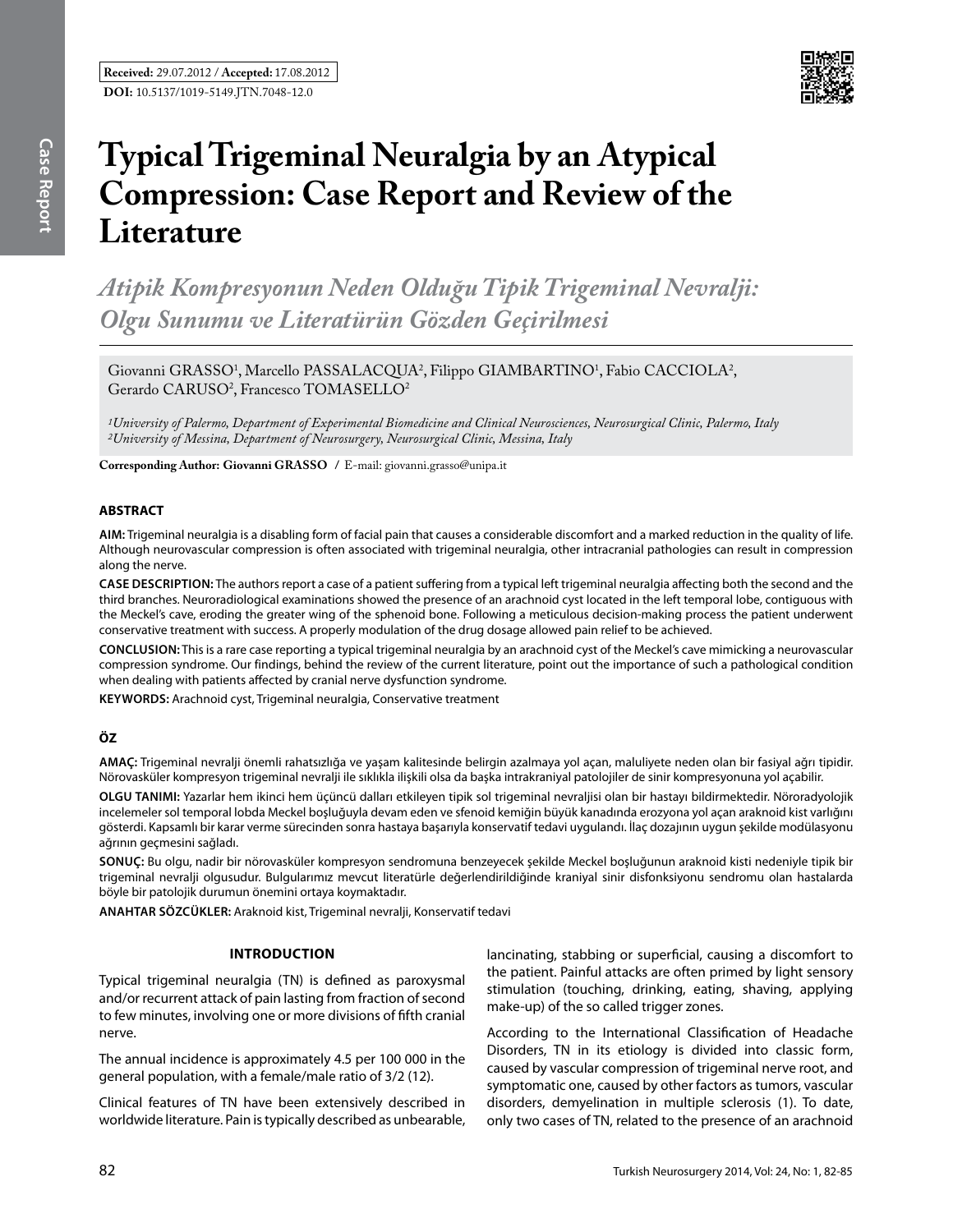cyst, have been described (14,15). Our report adds a new case with unique features and points out the importance of such a pathological condition when dealing with patients affected by cranial nerve dysfunction syndrome.

The patient has consented regarding publication of the medical data.

## **Cases report**

## *Clinical Presentation*

A 40-year-old white male presented with two-years-long history of left facial pain on V2 and V3 branches of the V cranial nerve. Pain was described as stabbing, chronic with intermittent poussées and not related to seasonality. Stimulation of trigger zones by chewing, light touching or shaving, caused the onset of pain. Non steroid anti-inflammatory drugs and, subsequently, steroids were not effective in pain relief. Half-

left face dysesthesia and hyperpathia accompanied the painful attacks. Over the time, symptoms worsened thus forcing the patient in assuming a semi-liquid diet with a deterioration of the quality of life.

Magnetic Resonance Imaging (MRI), with specific angiographic sequences, did not disclose the presence of a neurovascular compression. T1- and T2 -weighted MRI showed a lesion nearby the left temporal lobe in the Meckel's cave region. It was isointense with cerebrospinal fluid. The lesion presented with an anterior intra-diploic extension into the left greater wing of the sphenoid bone (Figure 1A,B). These neuroradiological findings suggested that the lesion was an arachnoid cyst and that it was causing the patient's trigeminal neuralgia. Multi-slice Computer Tomography (CT) scan clearly showed a bony erosion with a defect in the floor of the middle cranial fossa (Figure 2A,B).



**Figure 2:** Multislice-CT scan: Sagittal **(a)** and coronal **(b)** reconstruction. A bony defect (arrow) is clearly depicted. It represents the communication between intracranial and extracranial component of the cyst **(a)**. Note the close proximity between intraosseous cyst (asterisk) and demineralised round foramen (arrow) **(b)**.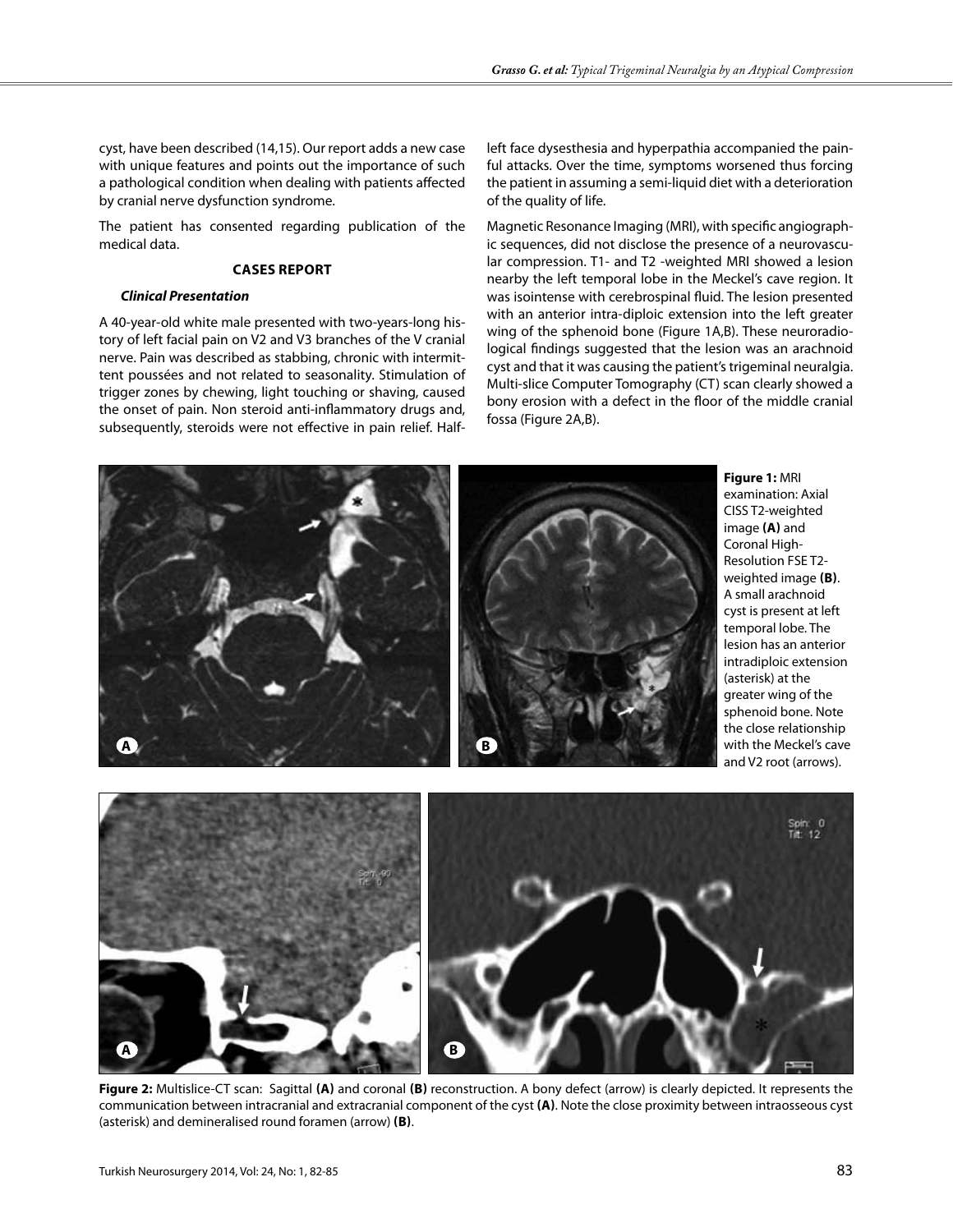| <b>Authors</b>         | <b>Patient Age (yrs)</b> | Gender | <b>Cyst location</b> | <b>Treatment</b>      |
|------------------------|--------------------------|--------|----------------------|-----------------------|
| Genc E et al. (8)      | 22                       | Male   | Prepontine clival    | Conservative          |
| Mitsos AP et al. (13)  | 68                       | Female | Quadrigeminal        | Surgery <sup>*</sup>  |
| Ohnishi Yl et al. (14) | 62                       | Female | Quadigeminal         | Surgery <sup>**</sup> |
| Sugita K et al. (15)   | 50                       | Male   | Middle cranial fossa | Surgery ***           |
| Grasso G et al.        | 40                       | Male   | Meckel's cave        | Conservative          |

**Table I:** Cases of Symptomatic Compression of the V Cranial Nerve by Arachnoid Cyst

*\* Cyst fenestration;*

*\*\* Neuroendoscopically-assisted cyst-cisternal shunting;*

*\*\*\* Cystoperitoneal shunting.* 

### *Treatment*

Since the cyst was small in size and, besides the let fifth cranial nerve dysfunction, it did not cause intracranial hypertension a conservative treatment was considered as the first step in the decision –making-process. Patient received medical therapy, with progressively increasing doses of carbamazepine, to obtain complete control of pain. The carbamazepine dosage was stabilized at 1200 mg per day, distributed into three separated doses. At two year follow-up the patient was free of symptoms excepting for occasional facial dysesthesia.

## **Discussion**

Several theories have been developed regarding the physiopathological mechanisms underlying the onset of trigeminal neuralgia. The concept of vascular compression of cranial nerves in the posterior fossa has developed from several lines of evidence. Dandy first proposed the fifth cranial nerve compression, at its point of entry into the pons, by the superior cerebellar artery, as a possible cause of trigeminal neuralgia (6). Subsequent reports confirmed that patients with trigeminal neuralgia, hemifacial spasm, and glossopharyngeal neuralgia had blood vessels in close contact with the respective cranial nerve, and that separating the blood vessel from the nerve by interposing a soft implant between them (microvascular decompression) could be curative (7,10,11) .

Pathophysiological mechanisms underlying cranial nerve hyperactive dysfunction after vascular compression have been investigated extensively and partially clarified. Briefly, it has been suggested that these clinical syndromes result from pulsatile compression by arteries at the root entry/exit zone of the cranial nerve, a junctional area between central and peripheral myelin (11). Over the past several years, this concept has been widely accepted and has stimulated several studies addressed primarily at establishing precise patient selection criteria. With the advent of magnetic resonance imaging, which, using specific three-dimensional sequences, has offered a good visualization of both cranial nerves and cerebral vessels, neurovascular compression disorders have been diagnosed with increasing frequency, thus providing additional evidence supporting microvascular decompression treatment.

In some cases, distortion of the trigeminal nerve roots by various lesions can lead to trigeminal neuralgia (3-5,9).

Our patient's trigeminal neuralgia has been caused by marked compression of the V cranial nerve at the Meckel's cave area. The literature search identified only one case report dealing with a meddle cranial fossa arachnoidal cyst causing trigeminal neuralgia (15) and three cases of posterior cranial fossa arachnoid cyst causing symptomatic compression of the fifth cranial nerve (8,13,14) (Table I). Arachnoid cysts have been also associated with other cranial nerves dysfunction in some cases (2).

Arachnoid cysts are congenital lesions arising from an anomalous splitting in two layers of the arachnoid membrane which constitute an area collecting the cerebrospinal fluid (CSF). The cyst can communicate with the normal CSF circulation system or, by a "valve mechanism", can grow. Conceivably, pulsatile and rhythmic variations of intracranial pressure, synchronous with the heartbeat, could be responsible for arachnoid cyst pulsation that, mimicking the mechanism of the neurovascular compression, may produce neural damage.

Our literature search identified only one case report dealing with the association of middle cranial fossa cyst and TN (15). However, based on the report, it was unclear whether the TN was with a typical or atypical clinical presentation and if the medical therapy was unsuccessful. In that case surgical treatment of cystoperitoneal shunt was performed with pain relief obtained six months later.

Our case is unique since the TN, caused by an arachnoid cyst compressing the nerve at the Meckel's cave, has been successful managed by medical therapy. Given the peculiarity of our findings, the reported case points out the importance of the knowledge of such a pathological condition when dealing with patients affected by cranial nerve dysfunction syndrome and suggests a conservative treatment in case of drug responsiveness and non-hypertensive cyst.